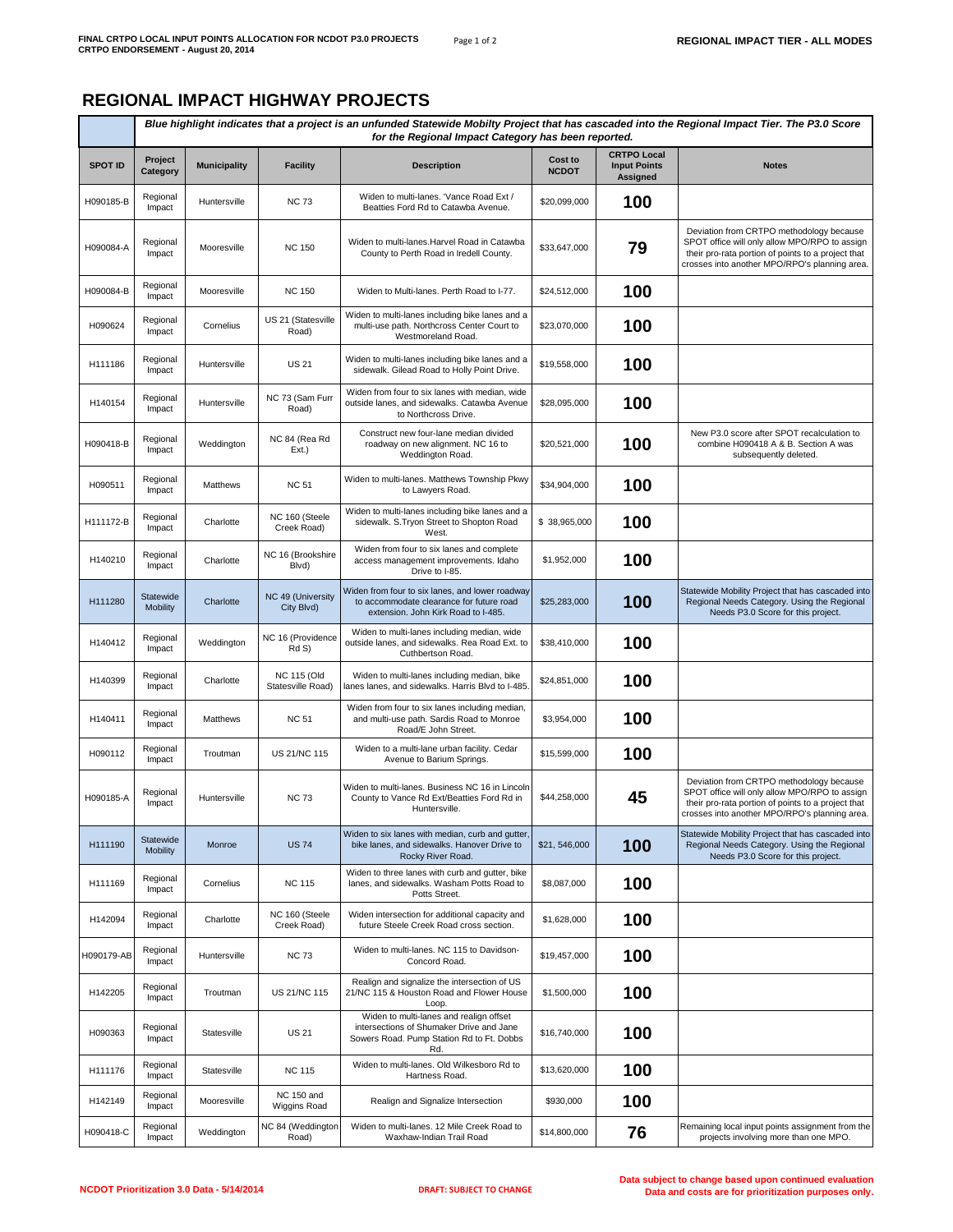|                |                            | Blue highlight indicates that a project is an unfunded Statewide Mobilty Project that has cascaded into the Regional Impact Tier. The P3.0 Score<br>for the Regional Impact Category has been reported. |                 |                    |                         |                                                              |                                                 |  |
|----------------|----------------------------|---------------------------------------------------------------------------------------------------------------------------------------------------------------------------------------------------------|-----------------|--------------------|-------------------------|--------------------------------------------------------------|-------------------------------------------------|--|
| <b>SPOT ID</b> | <b>Project</b><br>Category | <b>Municipality</b>                                                                                                                                                                                     | <b>Facility</b> | <b>Description</b> | Cost to<br><b>NCDOT</b> | <b>CRTPO Local</b><br><b>Input Points</b><br><b>Assigned</b> | <b>Notes</b>                                    |  |
|                |                            |                                                                                                                                                                                                         |                 |                    |                         | - - - -                                                      | <b>CRTPO Regional Impact Local Input Points</b> |  |

## **2,400**

**CRTPO Regional Impact Local Input Points Proposed for Assignment to Highway Projects.**

## **REGIONAL IMPACT NON-HIGHWAY PROJECT**

|                | Blue highlight indicates that a project is an unfunded Statewide Mobilty Project that has cascaded into the Regional Impact Tier. The P3.0 Score<br>for the Regional Impact Category has been reported. |                     |                                 |                                                                                                                                          |                         |                                       |                                                                                                                                                                                                 |
|----------------|---------------------------------------------------------------------------------------------------------------------------------------------------------------------------------------------------------|---------------------|---------------------------------|------------------------------------------------------------------------------------------------------------------------------------------|-------------------------|---------------------------------------|-------------------------------------------------------------------------------------------------------------------------------------------------------------------------------------------------|
| <b>SPOT ID</b> | Project<br>Category                                                                                                                                                                                     | <b>Municipality</b> | <b>Facility</b>                 | <b>Description</b>                                                                                                                       | Cost to<br><b>NCDOT</b> | <b>Local Input Points</b><br>Proposed | <b>Notes</b>                                                                                                                                                                                    |
| R140022        | Statewide<br><b>Mobility</b>                                                                                                                                                                            | Indian Trail        | <b>CSX SF Line Rail</b><br>Line | 10,000 ft siding extension at Stouts in Union<br>County. Creates a passing siding in the middle<br>of a 30-mile segment of single track. | \$5,300,000             | 100                                   | No Statewide Mobility Rail projects received<br>funding under P3.0, therefore these projects can<br>cascade into the Regional Needs tier for<br>consideration of local input points assignment. |
|                |                                                                                                                                                                                                         |                     |                                 |                                                                                                                                          |                         | 100                                   | <b>CRTPO Regional Impact Local Input Points</b><br>Proposed for Assignment to Non-Highway<br>Projects.                                                                                          |